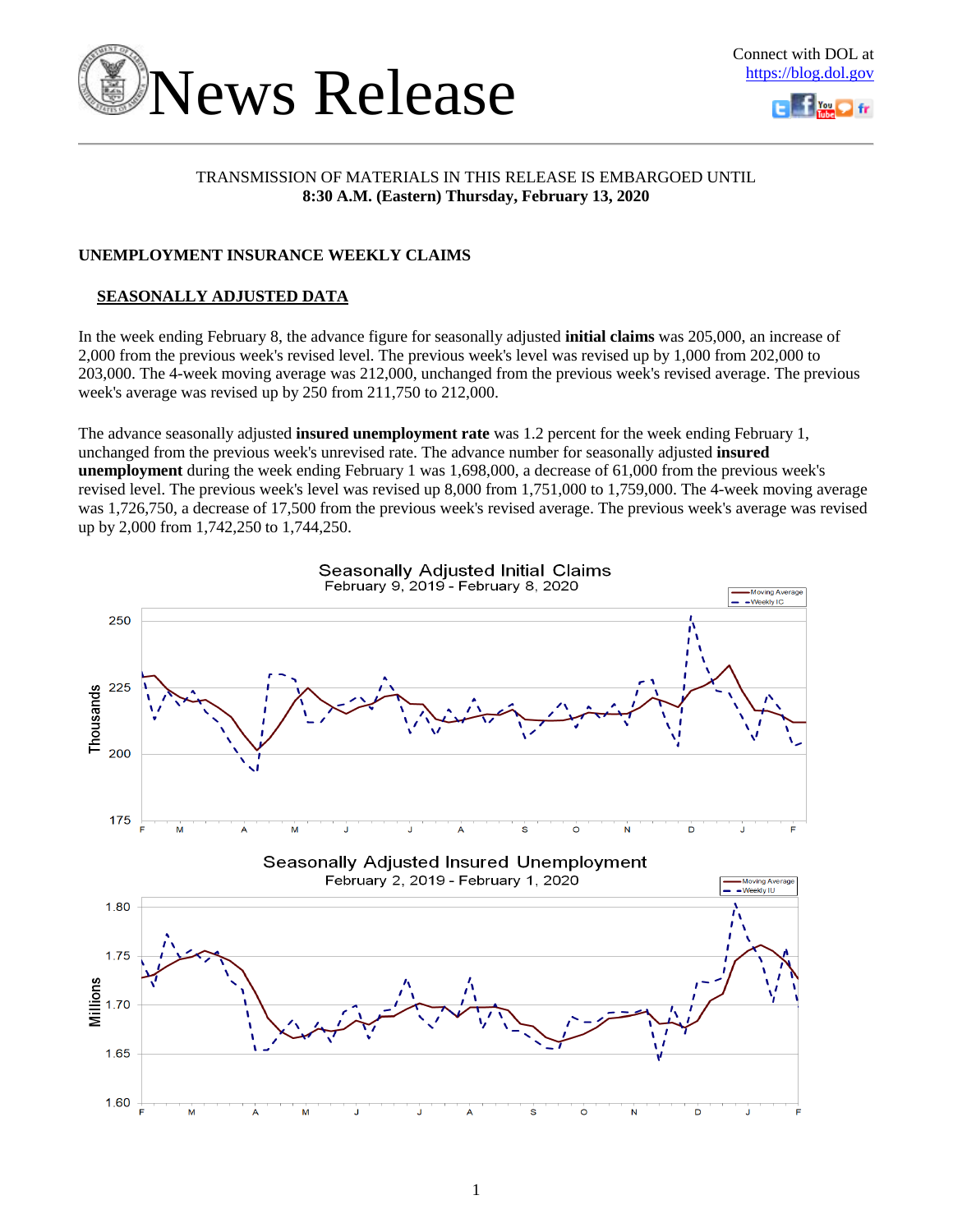# **UNADJUSTED DATA**

The advance number of actual initial claims under state programs, unadjusted, totaled 218,977 in the week ending February 8, a decrease of 5,687 (or -2.5 percent) from the previous week. The seasonal factors had expected a decrease of 8,306 (or -3.7 percent) from the previous week. There were 242,817 initial claims in the comparable week in 2019.

The advance unadjusted insured unemployment rate was 1.4 percent during the week ending February 1, a decrease of 0.1 percentage point from the prior week. The advance unadjusted number for persons claiming UI benefits in state programs totaled 2,083,084, a decrease of 69,649 (or -3.2 percent) from the preceding week. The seasonal factors had expected an increase of 5,276 (or 0.2 percent) from the previous week. A year earlier the rate was 1.5 percent and the volume was 2,142,663.



The total number of people claiming benefits in all programs for the week ending January 25 was 2,184,592, an increase of 76,077 from the previous week. There were 2,143,915 persons claiming benefits in all programs in the comparable week in 2019.

No state was triggered "on" the Extended Benefits program during the week ending January 25.

Initial claims for UI benefits filed by former Federal civilian employees totaled 748 in the week ending February 1, a decrease of 89 from the prior week. There were 535 initial claims filed by newly discharged veterans, an increase of 67 from the preceding week.

There were 11,422 former Federal civilian employees claiming UI benefits for the week ending January 25, a decrease of 45 from the previous week. Newly discharged veterans claiming benefits totaled 5,723, an increase of 233 from the prior week.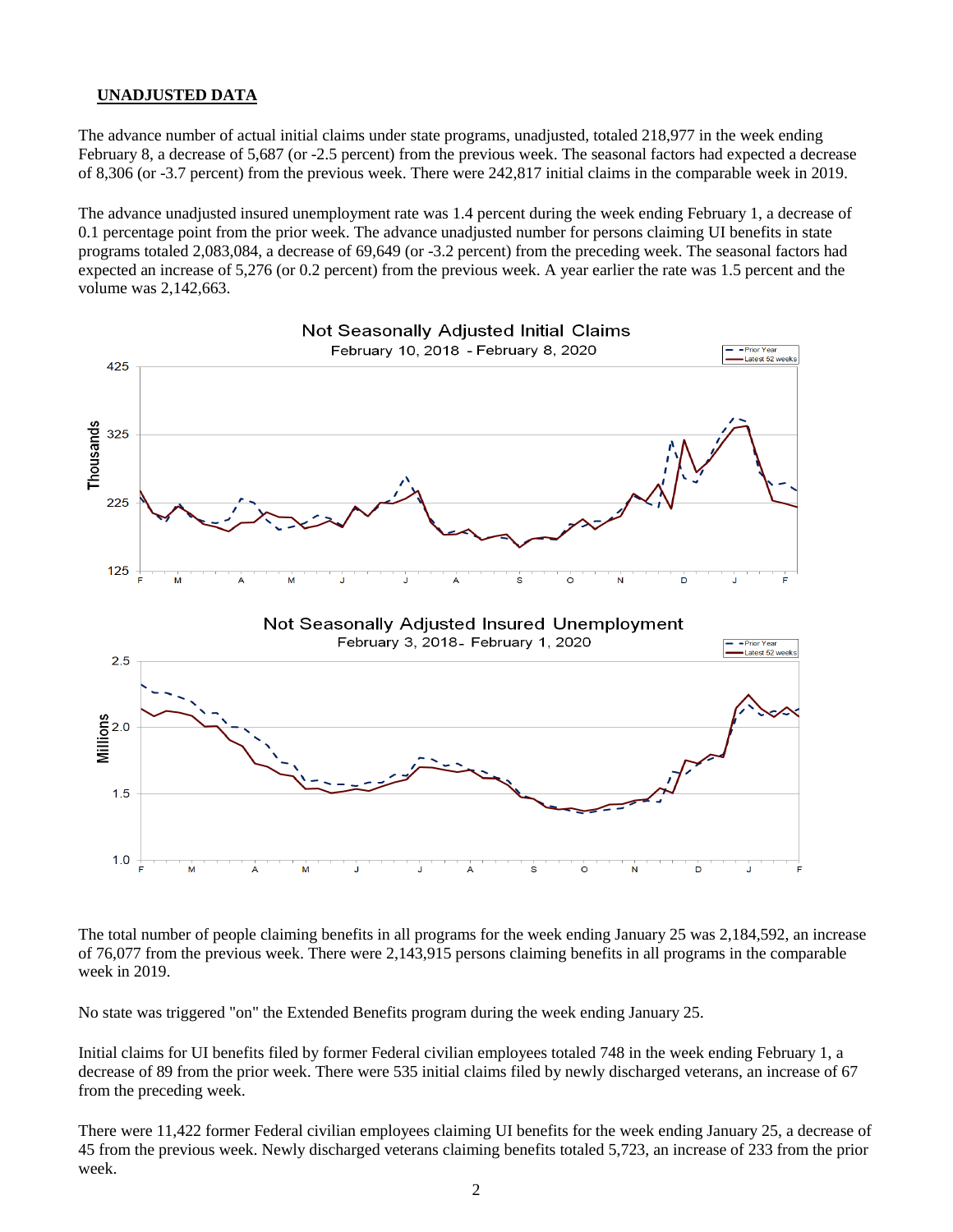The highest insured unemployment rates in the week ending January 25 were in Alaska (3.1), Puerto Rico (2.8), New Jersey (2.7), Connecticut (2.5), Montana (2.5), West Virginia (2.5), Illinois (2.4), California (2.3), Pennsylvania (2.3), and Rhode Island (2.3).

The largest increases in initial claims for the week ending February 1 were in Pennsylvania (+2,534), New York (+1,523), Texas (+748), Oregon (+396), and Arizona (+332), while the largest decreases were in California (-2,138), Washington (-1,453), New Jersey (-1,021), Michigan (-809), and Ohio (-757).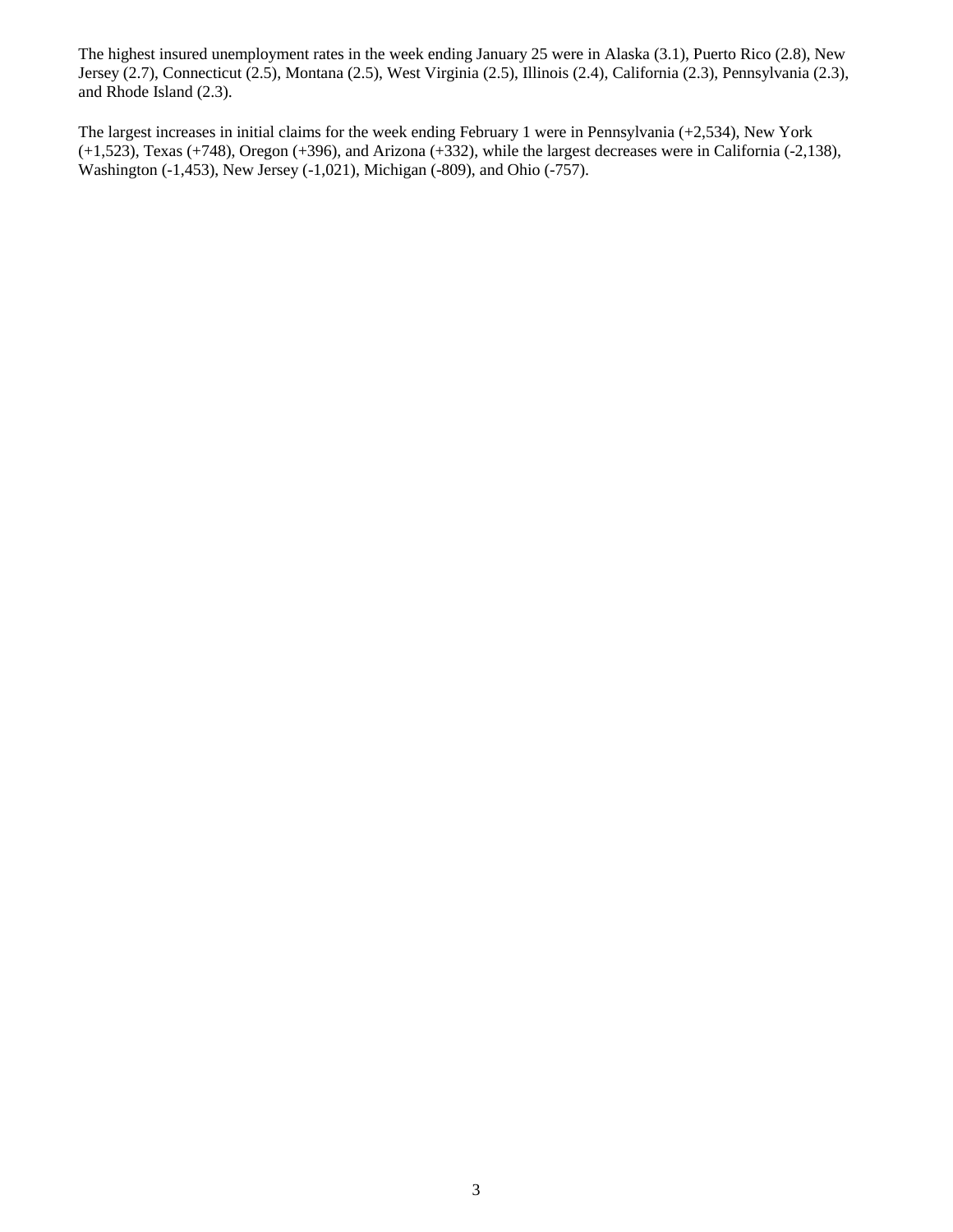## UNEMPLOYMENT INSURANCE DATA FOR REGULAR STATE PROGRAMS

| <b>WEEK ENDING</b>                           | <b>February 8</b> | <b>February 1</b> | <b>Change</b> | <b>January 25</b> | Prior Year <sup>1</sup> |
|----------------------------------------------|-------------------|-------------------|---------------|-------------------|-------------------------|
| Initial Claims (SA)                          | 205,000           | 203,000           | $+2,000$      | 217,000           | 231,000                 |
| Initial Claims (NSA)                         | 218,977           | 224,664           | $-5,687$      | 229,002           | 242,817                 |
| 4-Wk Moving Average (SA)                     | 212,000           | 212,000           | $\Omega$      | 214,750           | 229,000                 |
| <b>WEEK ENDING</b>                           | <b>February 1</b> | <b>January 25</b> | <b>Change</b> | <b>January 18</b> | Prior Year <sup>1</sup> |
| Insured Unemployment (SA)                    | 1,698,000         | 1,759,000         | $-61,000$     | 1,703,000         | 1,746,000               |
| Insured Unemployment (NSA)                   | 2,083,084         | 2,152,733         | $-69,649$     | 2,079,050         | 2,142,663               |
| 4-Wk Moving Average (SA)                     | 1,726,750         | 1,744,250         | $-17.500$     | 1,755,500         | 1,728,000               |
| Insured Unemployment Rate $(SA)^2$           | 1.2%              | 1.2%              | 0.0           | 1.2%              | 1.2%                    |
| Insured Unemployment Rate (NSA) <sup>2</sup> | 1.4%              | 1.5%              | $-0.1$        | 1.4%              | 1.5%                    |

# INITIAL CLAIMS FILED IN FEDERAL PROGRAMS (UNADJUSTED)

| <b>WEEK ENDING</b>              | <b>February 1</b> | January 25 | <b>Change</b> | Prior Year <sup>1</sup> |
|---------------------------------|-------------------|------------|---------------|-------------------------|
| Federal Employees (UCFE)        | 748               |            | -89           | 1.116                   |
| Newly Discharged Veterans (UCX) | 535               | 468        | +67           | 588                     |

# PERSONS CLAIMING UI BENEFITS IN ALL PROGRAMS (UNADJUSTED)

| <b>WEEK ENDING</b>                     | <b>January 25</b> | <b>January 18</b> | <b>Change</b> | Prior Year <sup>1</sup> |
|----------------------------------------|-------------------|-------------------|---------------|-------------------------|
| <b>Regular State</b>                   | 2,148,764         | 2,075,890         | $+72,874$     | 2,095,947               |
| <b>Federal Employees</b>               | 11,422            | 11,467            | -45           | 26,067                  |
| <b>Newly Discharged Veterans</b>       | 5,723             | 5,490             | $+233$        | 6,549                   |
| Extended Benefits <sup>3</sup>         |                   |                   | $\Omega$      | $\theta$                |
| State Additional Benefits <sup>4</sup> | 5,463             | 5.017             | $+446$        | 5,871                   |
| STC / Workshare <sup>5</sup>           | 13,220            | 10.651            | $+2,569$      | 9,481                   |
| TOTAL                                  | 2,184,592         | 2,108,515         | $+76,077$     | 2,143,915               |

### FOOTNOTES

SA - Seasonally Adjusted Data, NSA - Not Seasonally Adjusted Data

- 1. Prior year is comparable to most recent data.
- 2. Most recent week used covered employment of 145,230,691 as denominator.
- 3. Information on the EB program can be found here: [EB Program information](https://oui.doleta.gov/unemploy/extenben.asp)
- 4. Some states maintain additional benefit programs for those claimants who exhaust regular benefits, and when applicable, extended benefits. Information on states that participate, and the extent of benefits paid, can be found starting on page 4-4 of this link: [Extensions and Special Programs PDF](https://oui.doleta.gov/unemploy/pdf/uilawcompar/2019/special.pdf#page=4)
- 5. Information on STC/Worksharing can be found starting on page 4-8 of the following link: [Extensions and Special Programs](https://oui.doleta.gov/unemploy/pdf/uilawcompar/2019/special.pdf#page=8)  [PDF](https://oui.doleta.gov/unemploy/pdf/uilawcompar/2019/special.pdf#page=8)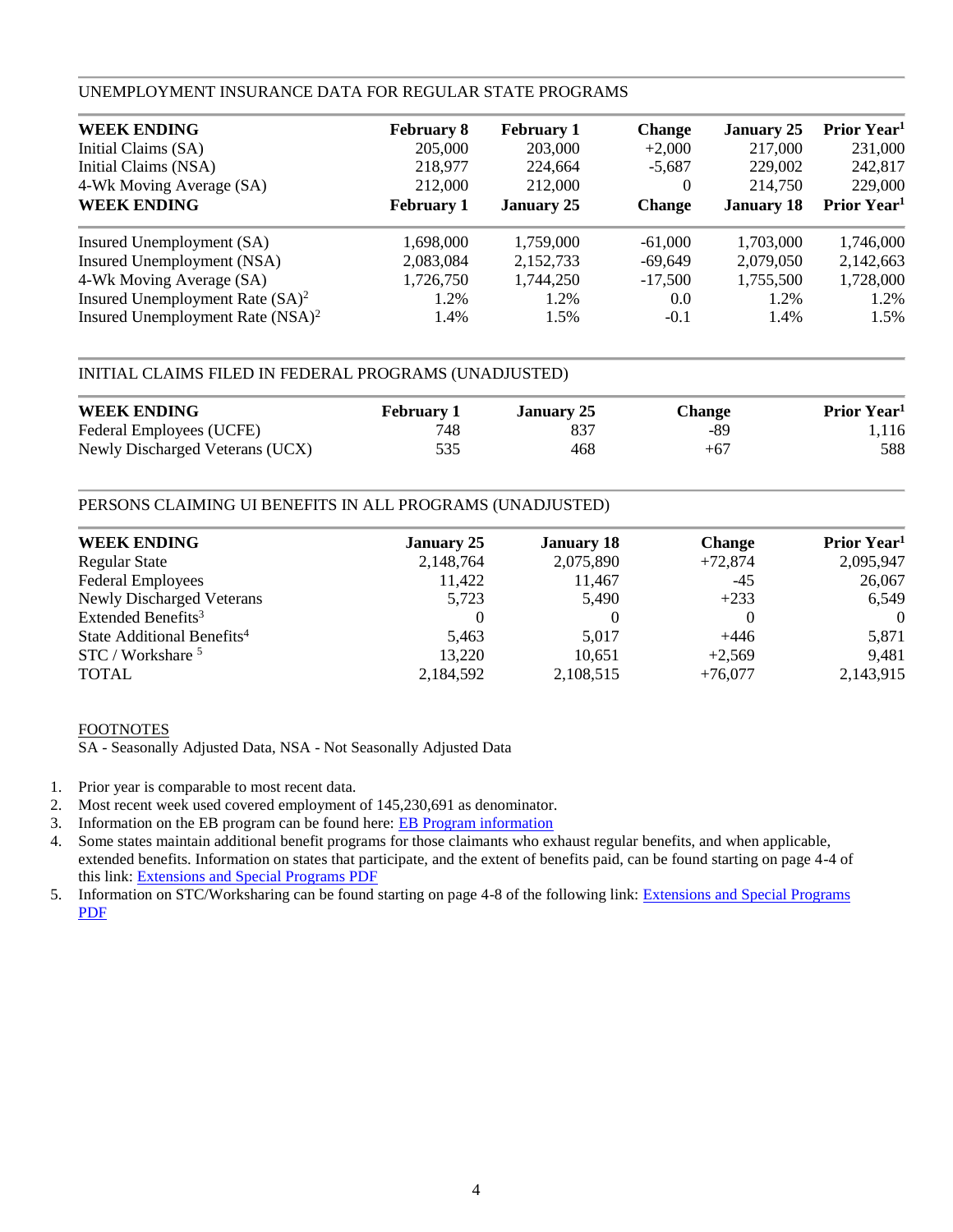# Advance State Claims - Not Seasonally Adjusted

|                      | Initial Claims Filed During Week Ended February 8 |          |              | Insured Unemployment For Week Ended February 1 |           |            |  |  |
|----------------------|---------------------------------------------------|----------|--------------|------------------------------------------------|-----------|------------|--|--|
| <b>STATE</b>         | Advance                                           | Prior Wk | Change       | Advance                                        | Prior Wk  | Change     |  |  |
| Alabama*             | 2,197                                             | 2,291    | $-94$        | 16,655                                         | 16,450    | 205        |  |  |
| Alaska               | 1,074                                             | 1,122    | $-48$        | 9,040                                          | 9,579     | $-539$     |  |  |
| Arizona              | 3,501                                             | 3,807    | $-306$       | 16,128                                         | 18,854    | $-2,726$   |  |  |
| Arkansas             | 1,563                                             | 1,837    | $-274$       | 11,387                                         | 13,210    | $-1,823$   |  |  |
| California           | 40,894                                            | 43,458   | $-2,564$     | 365,399                                        | 388,341   | $-22,942$  |  |  |
| Colorado             | 2,516                                             | 2,049    | 467          | 23,774                                         | 21,560    | 2,214      |  |  |
| Connecticut          | 2,967                                             | 2,994    | $-27$        | 43,052                                         | 41,725    | 1,327      |  |  |
| Delaware             | 584                                               | 622      | $-38$        | 6,260                                          | 6,830     | $-570$     |  |  |
| District of Columbia | 485                                               | 539      | $-54$        | 6,930                                          |           | $-209$     |  |  |
|                      |                                                   |          | $-84$        |                                                | 7,139     |            |  |  |
| Florida              | 5,373                                             | 5,457    |              | 28,338                                         | 35,871    | $-7,533$   |  |  |
| Georgia              | 5,406                                             | 5,199    | 207          | 25,884                                         | 28,332    | $-2,448$   |  |  |
| Hawaii               | 1,165                                             | 1,135    | 30           | 6,464                                          | 6,038     | 426        |  |  |
| Idaho                | 1,267                                             | 1,446    | $-179$       | 10,678                                         | 11,351    | $-673$     |  |  |
| Illinois             | 9,809                                             | 9,343    | 466          | 132,126                                        | 143,239   | $-11, 113$ |  |  |
| Indiana              | 2,819                                             | 3,016    | $-197$       | 23,136                                         | 22,017    | 1,119      |  |  |
| Iowa                 | 2,671                                             | 3,066    | $-395$       | 31,562                                         | 30,890    | 672        |  |  |
| Kansas               | 2,094                                             | 2,000    | 94           | 11,944                                         | 12,301    | $-357$     |  |  |
| Kentucky             | 2,858                                             | 2,625    | 233          | 22,435                                         | 23,219    | $-784$     |  |  |
| Louisiana            | 1,715                                             | 2,058    | $-343$       | 12,570                                         | 16,189    | $-3,619$   |  |  |
| Maine                | 673                                               | 881      | $-208$       | 8,839                                          | 8,916     | $-77$      |  |  |
| Maryland             | 3,042                                             | 3,203    | $-161$       | 28,958                                         | 29,788    | $-830$     |  |  |
| Massachusetts        | 5,808                                             | 5,523    | 285          | 75,832                                         | 76,927    | $-1,095$   |  |  |
| Michigan             | 6,428                                             | 6,869    | -441         | 77,101                                         | 82,775    | $-5,674$   |  |  |
| Minnesota            | 4,229                                             | 3,700    | 529          | 66,044                                         | 62,189    | 3,855      |  |  |
| Mississippi          | 796                                               | 963      | $-167$       | 6,716                                          | 8,674     | $-1,958$   |  |  |
| Missouri             | 3,464                                             | 4,801    | $-1,337$     | 26,471                                         | 29,854    | $-3,383$   |  |  |
| Montana              | 966                                               | 902      | 64           | 11,874                                         | 11,527    | 347        |  |  |
| Nebraska             | 692                                               | 833      | $-141$       | 5,327                                          | 5,884     | $-557$     |  |  |
| Nevada               | 2,908                                             | 2,286    | 622          | 18,095                                         | 19,177    | $-1,082$   |  |  |
| New Hampshire        | 457                                               | 456      | $\mathbf{1}$ | 3,752                                          | 4,033     | $-281$     |  |  |
| New Jersey           | 9,178                                             | 8,304    | 874          | 112,670                                        | 110,022   | 2,648      |  |  |
| New Mexico           | 849                                               | 784      | 65           | 9,607                                          | 10,066    | $-459$     |  |  |
| New York             |                                                   |          |              |                                                |           |            |  |  |
|                      | 15,186                                            | 16,545   | $-1,359$     | 165,086                                        | 165,715   | $-629$     |  |  |
| North Carolina       | 3,205                                             | 3,611    | $-406$       | 20,556                                         | 22,342    | $-1,786$   |  |  |
| North Dakota         | 626                                               | 447      | 179          | 7,974                                          | 6,782     | 1,192      |  |  |
| Ohio                 | 6,835                                             | 7,329    | $-494$       | 70,916                                         | 72,622    | $-1,706$   |  |  |
| Oklahoma             | 1,504                                             | 1,779    | $-275$       | 16,459                                         | 17,451    | $-992$     |  |  |
| Oregon               | 4,946                                             | 4,853    | 93           | 31,769                                         | 31,876    | $-107$     |  |  |
| Pennsylvania         | 14,397                                            | 15,893   | $-1,496$     | 143,380                                        | 135,951   | 7,429      |  |  |
| Puerto Rico          | 1,663                                             | 1,998    | $-335$       | 19,995                                         | 23,857    | $-3,862$   |  |  |
| Rhode Island         | 954                                               | 971      | $-17$        | 11,246                                         | 11,042    | 204        |  |  |
| South Carolina       | 1,946                                             | 2,099    | $-153$       | 16,211                                         | 17,061    | $-850$     |  |  |
| South Dakota         | 203                                               | 217      | $-14$        | 3,043                                          | 3,155     | $-112$     |  |  |
| Tennessee            | 2,178                                             | 2,362    | $-184$       | 19,304                                         | 21,364    | $-2,060$   |  |  |
| Texas                | 13,856                                            | 13,818   | $38\,$       | 128,031                                        | 140,826   | $-12,795$  |  |  |
| Utah                 | 1,348                                             | 1,290    | 58           | 11,901                                         | 11,872    | 29         |  |  |
| Vermont              | 463                                               | 481      | $-18$        | 5,094                                          | 5,006     | 88         |  |  |
| Virgin Islands       | 29                                                | 35       | $-6$         | 524                                            | 516       | 8          |  |  |
| Virginia             | 3,278                                             | 2,575    | 703          | 22,667                                         | 22,263    | 404        |  |  |
| Washington           | 7,584                                             | 6,619    | 965          | 66,044                                         | 65,260    | 784        |  |  |
| West Virginia        | 1,156                                             | 1,364    | $-208$       | 19,200                                         | 16,905    | 2,295      |  |  |
| Wisconsin            | 6,605                                             | 6,280    | 325          | 45,131                                         | 44,425    | 706        |  |  |
| Wyoming              | 567                                               | 529      | 38           | 3,505                                          | 3,475     | 30         |  |  |
| <b>US</b> Total      | 218,977                                           | 224,664  | $-5,687$     | 2,083,084                                      | 2,152,733 | $-69,649$  |  |  |
|                      |                                                   |          |              |                                                |           |            |  |  |

Note: Advance claims are not directly comparable to claims reported in prior weeks. Advance claims are reported by the state liable for paying the unemployment compensation, whereas previous weeks reported claims reflect claimants by state of residence. In addition, claims reported as "workshare equivalent" in the previous week are added to the advance claims as a proxy for the current week's "workshare equivalent" activity.

\*Denotes state estimate.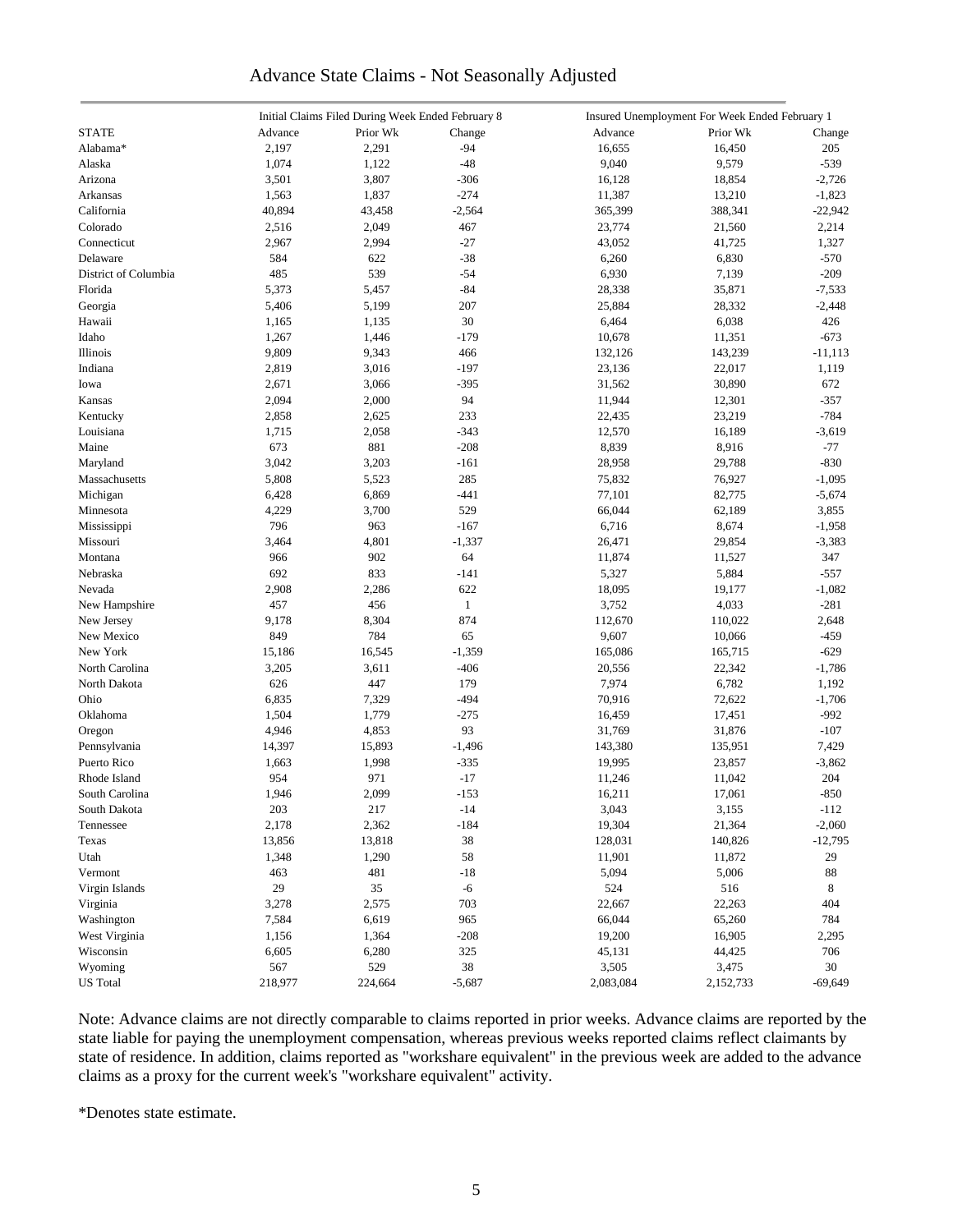# Seasonally Adjusted US Weekly UI Claims (in thousands)

| Change<br>from     |                |                   |                  |                |                      |          |            |
|--------------------|----------------|-------------------|------------------|----------------|----------------------|----------|------------|
|                    | <b>Initial</b> | <b>Prior</b>      | 4-Week           | <b>Insured</b> | from<br><b>Prior</b> | 4-Week   |            |
| <b>Week Ending</b> | <b>Claims</b>  | Week              | Average          | Unemployment   | Week                 | Average  | <b>IUR</b> |
| February 2, 2019   | 230            | $-14$             | 225.50           | 1,746          | 26                   | 1,728.00 | 1.2        |
| February 9, 2019   | 231            | $\mathbf{1}$      | 229.00           | 1,719          | $-27$                | 1,731.00 | 1.2        |
| February 16, 2019  | 213            | $-18$             | 229.50           | 1,773          | 54                   | 1,739.50 | 1.2        |
| February 23, 2019  | 224            | 11                | 224.50           | 1,749          | $-24$                | 1,746.75 | 1.2        |
| March 2, 2019      | 218            | $-6$              | 221.50           | 1,757          | 8                    | 1,749.50 | 1.2        |
| March 9, 2019      | 224            | 6                 | 219.75           | 1,744          | $-13$                | 1,755.75 | 1.2        |
| March 16, 2019     | 216            | $\mbox{-}8$       | 220.50           | 1,755          | 11                   | 1,751.25 | 1.2        |
| March 23, 2019     | 212            | $-4$              | 217.50           | 1,726          | $-29$                | 1,745.50 | 1.2        |
| March 30, 2019     | 204            | $-8$              | 214.00           | 1,716          | $-10$                | 1,735.25 | 1.2        |
| April 6, 2019      | 197            | $-7$              | 207.25           | 1,654          | $-62$                | 1,712.75 | 1.2        |
| April 13, 2019     | 193            | $-4$              | 201.50           | 1,654          | $\boldsymbol{0}$     | 1,687.50 | 1.2        |
| April 20, 2019     | 230            | 37                | 206.00           | 1,671          | 17                   | 1,673.75 | 1.2        |
| April 27, 2019     | 230            | $\boldsymbol{0}$  | 212.50           | 1,686          | 15                   | 1,666.25 | 1.2        |
| May 4, 2019        | 228            | $-2$              | 220.25           | 1,664          | $-22$                | 1,668.75 | 1.2        |
| May 11, 2019       | 212            | $-16$             | 225.00           | 1,683          | 19                   | 1,676.00 | 1.2        |
| May 18, 2019       | 212            | $\boldsymbol{0}$  | 220.50           | 1,662          | $-21$                | 1,673.75 | 1.2        |
|                    | 218            |                   | 217.50           | 1,693          | 31                   | 1,675.50 | 1.2        |
| May 25, 2019       | 219            | 6<br>$\mathbf{1}$ | 215.25           | 1,700          |                      | 1,684.50 | 1.2        |
| June 1, 2019       |                |                   |                  |                | 7                    |          |            |
| June 8, 2019       | 222            | 3<br>$-5$         | 217.75<br>219.00 | 1,666          | $-34$                | 1,680.25 | 1.2<br>1.2 |
| June 15, 2019      | 217            |                   |                  | 1,694          | 28                   | 1,688.25 |            |
| June 22, 2019      | 229            | 12                | 221.75           | 1,696          | $\boldsymbol{2}$     | 1,689.00 | 1.2        |
| June 29, 2019      | 222            | $-7$              | 222.50           | 1,728          | 32                   | 1,696.00 | 1.2        |
| July 6, 2019       | 208            | $-14$             | 219.00           | 1,689          | $-39$                | 1,701.75 | 1.2        |
| July 13, 2019      | 216            | $\,8\,$           | 218.75           | 1,677          | $-12$                | 1,697.50 | 1.2        |
| July 20, 2019      | 207            | $-9$              | 213.25           | 1,699          | 22                   | 1,698.25 | 1.2        |
| July 27, 2019      | 217            | 10                | 212.00           | 1,687          | $-12$                | 1,688.00 | 1.2        |
| August 3, 2019     | 211            | $-6$              | 212.75           | 1,728          | 41                   | 1,697.75 | 1.2        |
| August 10, 2019    | 221            | 10                | 214.00           | 1,676          | $-52$                | 1,697.50 | 1.2        |
| August 17, 2019    | 211            | $-10$             | 215.00           | 1,701          | 25                   | 1,698.00 | 1.2        |
| August 24, 2019    | 216            | $\sqrt{5}$        | 214.75           | 1,674          | $-27$                | 1,694.75 | 1.2        |
| August 31, 2019    | 219            | 3                 | 216.75           | 1,674          | $\boldsymbol{0}$     | 1,681.25 | 1.2        |
| September 7, 2019  | 206            | $-13$             | 213.00           | 1,665          | $-9$                 | 1,678.50 | 1.2        |
| September 14, 2019 | 210            | $\overline{4}$    | 212.75           | 1,656          | $-9$                 | 1,667.25 | $1.1\,$    |
| September 21, 2019 | 215            | 5                 | 212.50           | 1,655          | $-1$                 | 1,662.50 | 1.1        |
| September 28, 2019 | 220            | 5                 | 212.75           | 1,689          | 34                   | 1,666.25 | 1.2        |
| October 5, 2019    | 210            | $-10$             | 213.75           | 1,683          | $-6$                 | 1,670.75 | 1.2        |
| October 12, 2019   | 218            | $\bf 8$           | 215.75           | 1,683          | $\boldsymbol{0}$     | 1,677.50 | 1.2        |
| October 19, 2019   | 213            | $-5$              | 215.25           | 1,692          | 9                    | 1,686.75 | 1.2        |
| October 26, 2019   | 219            | 6                 | 215.00           | 1,693          | 1                    | 1,687.75 | 1.2        |
| November 2, 2019   | 211            | $\text{-}8$       | 215.25           | 1,692          | $-1$                 | 1,690.00 | 1.2        |
| November 9, 2019   | 227            | 16                | 217.50           | 1,697          | 5                    | 1,693.50 | 1.2        |
| November 16, 2019  | 228            | 1                 | 221.25           | 1,642          | $-55$                | 1,681.00 | $1.1\,$    |
| November 23, 2019  | 213            | $-15$             | 219.75           | 1,699          | 57                   | 1,682.50 | 1.2        |
| November 30, 2019  | 203            | $-10$             | 217.75           | 1,671          | $-28$                | 1,677.25 | 1.2        |
| December 7, 2019   | 252            | 49                | 224.00           | 1,725          | 54                   | 1,684.25 | 1.2        |
| December 14, 2019  | 235            | $-17$             | 225.75           | 1,723          | $-2$                 | 1,704.50 | 1.2        |
| December 21, 2019  | 224            | $-11$             | 228.50           | 1,728          | 5                    | 1,711.75 | 1.2        |
| December 28, 2019  | 223            | $-1$              | 233.50           | 1,804          | 76                   | 1,745.00 | 1.2        |
| January 4, 2020    | 214            | $-9$              | 224.00           | 1,768          | $-36$                | 1,755.75 | 1.2        |
| January 11, 2020   | 205            | $-9$              | 216.50           | 1,747          | $-21$                | 1,761.75 | 1.2        |
| January 18, 2020   | 223            | 18                | 216.25           | 1,703          | $-44$                | 1,755.50 | 1.2        |
| January 25, 2020   | 217            | $-6$              | 214.75           | 1,759          | 56                   | 1,744.25 | 1.2        |
| February 1, 2020   | 203            | $-14$             | 212.00           | 1,698          | $-61$                | 1,726.75 | 1.2        |
| February 8, 2020   | 205            | $\overline{2}$    | 212.00           |                |                      |          |            |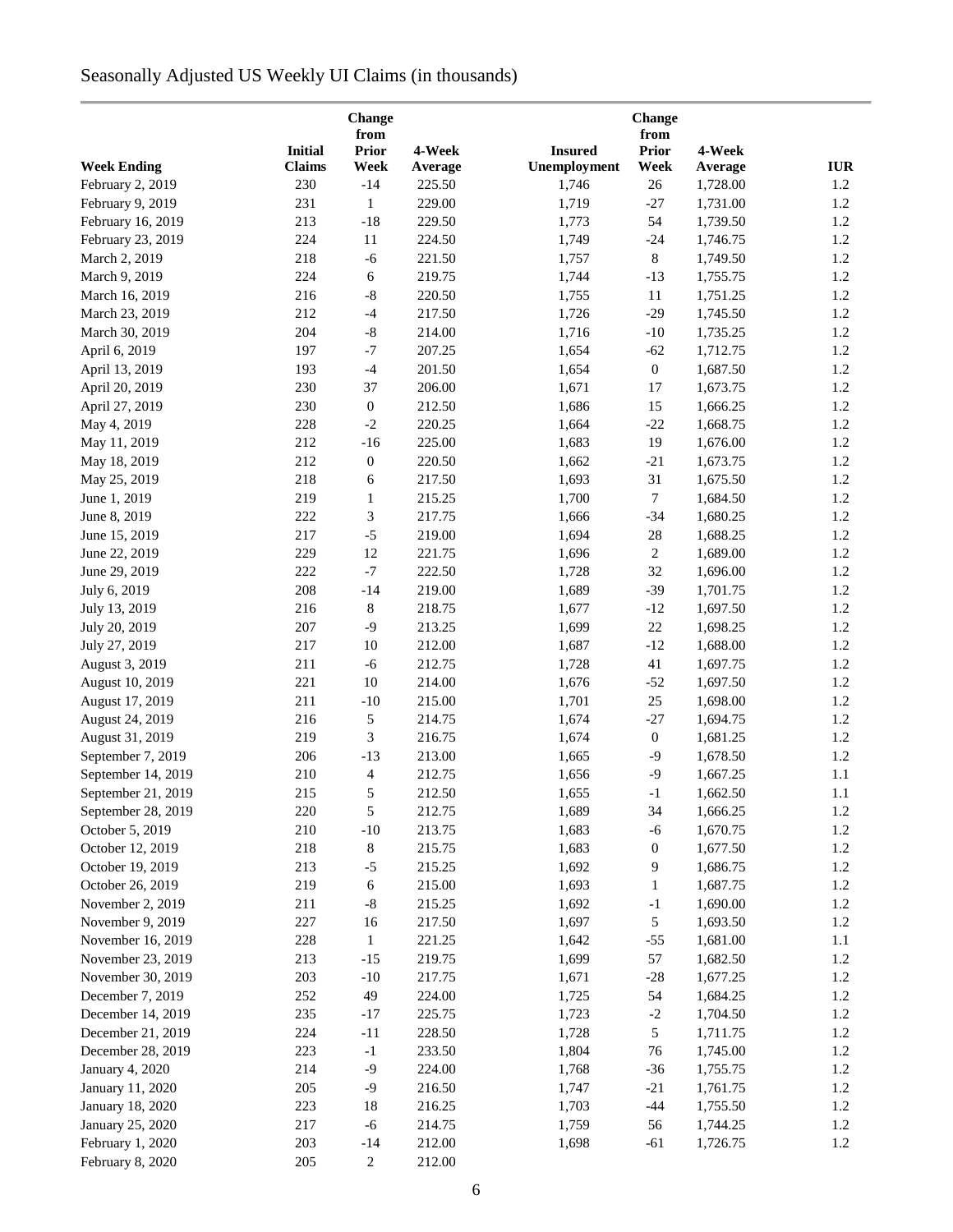#### INITIAL CLAIMS FILED DURING WEEK ENDED FEBRUARY 1

INSURED UNEMPLOYMENT FOR WEEK ENDED JANUARY 25

|                      | <b>DIVOLIVI</b> | <b>CHANGE FROM</b> |                    |                      |                  |             |     |                             | <b>CHANGE FROM</b> | JANUAN I 45                        |                  | <b>ALL PROGRAMS</b><br><b>EXCLUDING</b> |
|----------------------|-----------------|--------------------|--------------------|----------------------|------------------|-------------|-----|-----------------------------|--------------------|------------------------------------|------------------|-----------------------------------------|
| <b>STATE NAME</b>    | <b>STATE</b>    | LAST<br>WEEK       | <b>YEAR</b><br>AGO | UCFE <sup>1</sup>    | UCX <sup>1</sup> |             |     | LAST<br>STATE $(\%)^2$ WEEK | <b>YEAR</b><br>AGO | UCFE <sup>1</sup> UCX <sup>1</sup> |                  | <b>RAILROAD</b><br><b>RETIREMENT</b>    |
|                      | 2291            |                    |                    |                      |                  |             |     |                             |                    |                                    |                  |                                         |
| Alabama              |                 | -484               | $-214$             | 15<br>$\overline{2}$ | 6                | 16450       | 0.9 | $-1339$                     | 107                | 82                                 | 75               | 16607                                   |
| Alaska               | 1122            | 119                | $-23$              | 5                    | $\mathbf{1}$     | 9579        | 3.1 | 83                          | $-596$             | 162                                | 12               | 9753                                    |
| Arizona              | 3807            | 332                | 271                |                      | $\mathbf{1}$     | 18854       | 0.7 | 453                         | $-699$             | 203                                | 36               | 19093                                   |
| Arkansas             | 1837            | 154                | -6                 | 3                    | 3                | 13210       | 1.1 | 879                         | 81                 | 68                                 | 38               | 13316                                   |
| California           | 43458           | $-2138$            | $-5446$            | 159                  | 85               | 388341      | 2.3 | 52072                       | 24983              | 2695                               | 1173             | 392209                                  |
| Colorado             | 2049            | $-115$             | $-226$             | 11                   | 13               | 21560       | 0.8 | $-1178$                     | $-1029$            | 264                                | 155              | 21979                                   |
| Connecticut          | 2994            | 45                 | 88                 | 5                    | 3                | 41725       | 2.5 | $-35$                       | $-9$               | 56                                 | 80               | 41861                                   |
| Delaware             | 622             | $-52$              | $-106$             | $\overline{c}$       | 3                | 6830        | 1.5 | 1127                        | $-327$             | 21                                 | 10               | 6861                                    |
| District of Columbia | 539             | 5                  | $-58$              | 12                   | $\boldsymbol{0}$ | 7139        | 1.2 | $-10$                       | $-2697$            | 194                                | 8                | 7341                                    |
| Florida              | 5457            | 251                | $-2053$            | 17                   | 19               | 35871       | 0.4 | 2524                        | $-1631$            | 160                                | 101              | 36132                                   |
| Georgia              | 5199            | $-58$              | $-284$             | 20                   | 15               | 28332       | 0.6 | -666                        | 457                | 186                                | 144              | 28662                                   |
| Hawaii               | 1135            | 121                | $-148$             | $\boldsymbol{0}$     | 6                | 6038        | 1.0 | $-367$                      | $-898$             | 46                                 | 90               | 6174                                    |
| Idaho                | 1446            | $-379$             | $-5$               | 37                   | 5                | 11351       | 1.6 | 280                         | $-53$              | 348                                | 11               | 11710                                   |
| Illinois             | 9343            | $-419$             | $-1412$            | 11                   | 14               | 143239      | 2.4 | 11770                       | 11368              | 371                                | 183              | 143793                                  |
| Indiana              | 3016            | 60                 | $-301$             | 3                    | $\mathbf{1}$     | 22017       | 0.7 | 651                         | 1264               | 34                                 | 29               | 22080                                   |
| Iowa                 | 3066            | $-49$              | $-1076$            | 5                    | $\boldsymbol{0}$ | 30890       | 2.0 | 521                         | $-287$             | 54                                 | 16               | 30960                                   |
| Kansas               | 2000            | $-557$             | 83                 | 1                    | 3                | 12301       | 0.9 | 1119                        | $-442$             | 31                                 | 27               | 12359                                   |
| Kentucky             | 2625            | 56                 | $-48$              | $\overline{c}$       | $\boldsymbol{0}$ | 23219       | 1.3 | 345                         | 2418               | 135                                | 110              | 23464                                   |
| Louisiana            | 2058            | 180                | $-4$               | 6                    | $\overline{2}$   | 16189       | 0.9 | 689                         | $-278$             | 45                                 | 13               | 16247                                   |
| Maine                | 881             | $-63$              | $-48$              | $\overline{2}$       | $\boldsymbol{0}$ | 8916        | 1.5 | 459                         | 138                | 54                                 | 15               | 8985                                    |
| Maryland             | 3203            | $-80$              | $-501$             | 12                   | $\,$ 8 $\,$      | 29788       | 1.2 | 572                         | $-4571$            | 203                                | 72               | 30063                                   |
| Massachusetts        | 5523            | $-499$             | $-430$             | 13                   | 11               | 76927       | 2.2 | 1398                        | $-5242$            | 138                                | 86               | 77151                                   |
| Michigan             | 6869            | $-809$             | $-2148$            | 22                   | 16               | 82775       | 1.9 | -8531                       | 5604               | 243                                | 66               | 83084                                   |
| Minnesota            | 3700            | $-231$             | $-1131$            | 8                    | 5                | 62189       | 2.2 | 485                         | $-482$             | 140                                | 61               | 62390                                   |
| Mississippi          | 963             | $-30$              | $-16$              | $\tau$               | $\mathfrak{2}$   | 8674        | 0.8 | 112                         | 377                | 54                                 | 20               | 8748                                    |
| Missouri             | 4801            | $-673$             | 473                | 5                    | $\mathbf{1}$     | 29854       | 1.1 | 684                         | $-2398$            | 95                                 | 39               | 29988                                   |
| Montana              | 902             | $-20$              | $-228$             | 34                   | $\mathbf{1}$     | 11527       | 2.5 | $-303$                      | 226                | 620                                | 21               | 12168                                   |
| Nebraska             | 833             | $-127$             | $-228$             | $\overline{2}$       | $\overline{4}$   | 5884        | 0.6 | 777                         | $-1449$            | 16                                 | 6                | 5906                                    |
| Nevada               | 2286            | 185                | $-175$             | 5                    | 1                | 19177       | 1.4 | 152                         | -1191              | 144                                | 43               | 19364                                   |
| New Hampshire        | 456             | $-121$             | $-127$             | $\overline{2}$       | $\boldsymbol{0}$ | 4033        | 0.6 | $-169$                      | $-709$             | 5                                  | $\boldsymbol{0}$ | 4038                                    |
| New Jersey           | 8304            | $-1021$            | $-1599$            | 21                   | 38               | 110022      | 2.7 | 2940                        | $-1727$            | 234                                | 226              | 110482                                  |
| New Mexico           | 784             | 20                 | $-86$              | $\mathbf{1}$         | $\boldsymbol{0}$ | 10066       | 1.3 | $-71$                       | $-271$             | 291                                | 42               | 10399                                   |
| New York             | 16545           | 1523               | $-1750$            | 29                   | 30               | 165715      | 1.8 | 1671                        | 849                | 291                                | 291              | 166297                                  |
| North Carolina       | 3611            | 267                | 153                | 13                   | 23               | 22342       | 0.5 | $-73$                       | $-28$              | 119                                | 97               | 22558                                   |
| North Dakota         | 447             | $-96$              | $-106$             | $\mathbf{1}$         | $\mathbf{1}$     | 6782        | 1.6 | $-397$                      | 40                 | 14                                 | 6                | 6802                                    |
| Ohio                 | 7329            | $-757$             | $-1114$            | 8                    | 12               | 72622       | 1.4 | 620                         | $-423$             | 129                                | 123              | 72874                                   |
| Oklahoma             | 1779            | $-51$              | $-231$             | 9                    | $\,$ 8 $\,$      | 17451       | 1.1 | 160                         | 2955               | 62                                 | 43               | 17556                                   |
| Oregon               | 4853            | 396                | 276                | 54                   | 9                | 31876       | 1.7 | $-430$                      | 1018               | 721                                | 51               | 32648                                   |
| Pennsylvania         | 15893           | 2534               | $-3764$            | 58                   | 34               | 135951      | 2.3 | $-4076$                     | 3277               | 528                                | 206              | 136685                                  |
| Puerto Rico          | 1998            | $-337$             | 810                | 1                    | 3                | 23857       | 2.8 | 1132                        | 7943               | 222                                | 80               | 24159                                   |
| Rhode Island         | 971             | $-77$              | $-483$             | $\overline{4}$       | $\mathbf{2}$     | 11042       | 2.3 | 292                         | $-1188$            | 20                                 | 11               | 11073                                   |
| South Carolina       | 2099            | $-149$             | $-179$             | 6                    | 9                | 17061       | 0.8 | $-52$                       | $-337$             | 35                                 | 72               | 17168                                   |
| South Dakota         | 217             | $-74$              | $-101$             | 5                    | $\boldsymbol{0}$ | 3155        | 0.8 | 84                          | $-128$             | 61                                 | 3                | 3219                                    |
| Tennessee            | 2362            | $-122$             | $-101$             | 4                    | 8                | 21364       | 0.7 | 578                         | 1121               | 122                                | 86               | 21572                                   |
| Texas                | 13818           | 748                | $-343$             | 40                   | 89               | 140826 1.2  |     | 8170                        | 19799              | 497                                | 965              | 142288                                  |
| Utah                 | 1290            | 19                 | 126                | 20                   | 3                | 11872       | 0.8 | $-189$                      | $-474$             | 253                                | 14               | 12139                                   |
| Vermont              | 481             | $-37$              | $-211$             | $\mathbf{1}$         | $\mathbf{1}$     | 5006        | 1.6 | 20                          | $-409$             | 12                                 | $\boldsymbol{0}$ | 5018                                    |
| Virgin Islands       | 35              | -9                 | 14                 | $\boldsymbol{0}$     | $\boldsymbol{0}$ | 516         | 1.5 | $-36$                       | $-126$             | $\boldsymbol{0}$                   | 4                | 520                                     |
| Virginia             | 2575            | $-484$             | $-321$             | 7                    | $\overline{4}$   | 22263       | 0.6 | 602                         | -1847              | 174                                | 173              | 22610                                   |
| Washington           | 6619            | $-1453$            | $-3$               | 12                   | 30               | 65260       | 2.0 | $-2445$                     | 3302               | 511                                | 422              | 66193                                   |
| West Virginia        | 1364            | 74                 | $-68$              | $\overline{c}$       | $\mathbf{1}$     | 16905       | 2.5 | 160                         | 2148               | 56                                 | 35               | 16996                                   |
| Wisconsin            | 6280            | 146                | $-5092$            | 13                   | $\mathbf{1}$     | 44425       | 1.6 | 348                         | $-3586$            | 117                                | 24               | 44566                                   |
| Wyoming              | 529             | $-2$               | 101                | 11                   | $\boldsymbol{0}$ | 3475        | 1.3 | 121                         | 215                | 86                                 | 9                | 3570                                    |
| Totals               | 224664          | -4338              | $-29599$           | 748                  | 535              | 2152733 1.5 |     | 73683                       | 54158              | 11422                              | 5723             | 2169878                                 |

Figures appearing in columns showing over-the-week changes reflect all revisions in data for prior week submitted by state agencies.

1. The Unemployment Compensation program for Federal Employees (UCFE) and the Unemployment Compensation for Ex-servicemembers (UCX) exclude claims filed jointly under other programs to avoid duplication.

2. Rate is not seasonally adjusted. The source of U.S. total covered employment is BLS.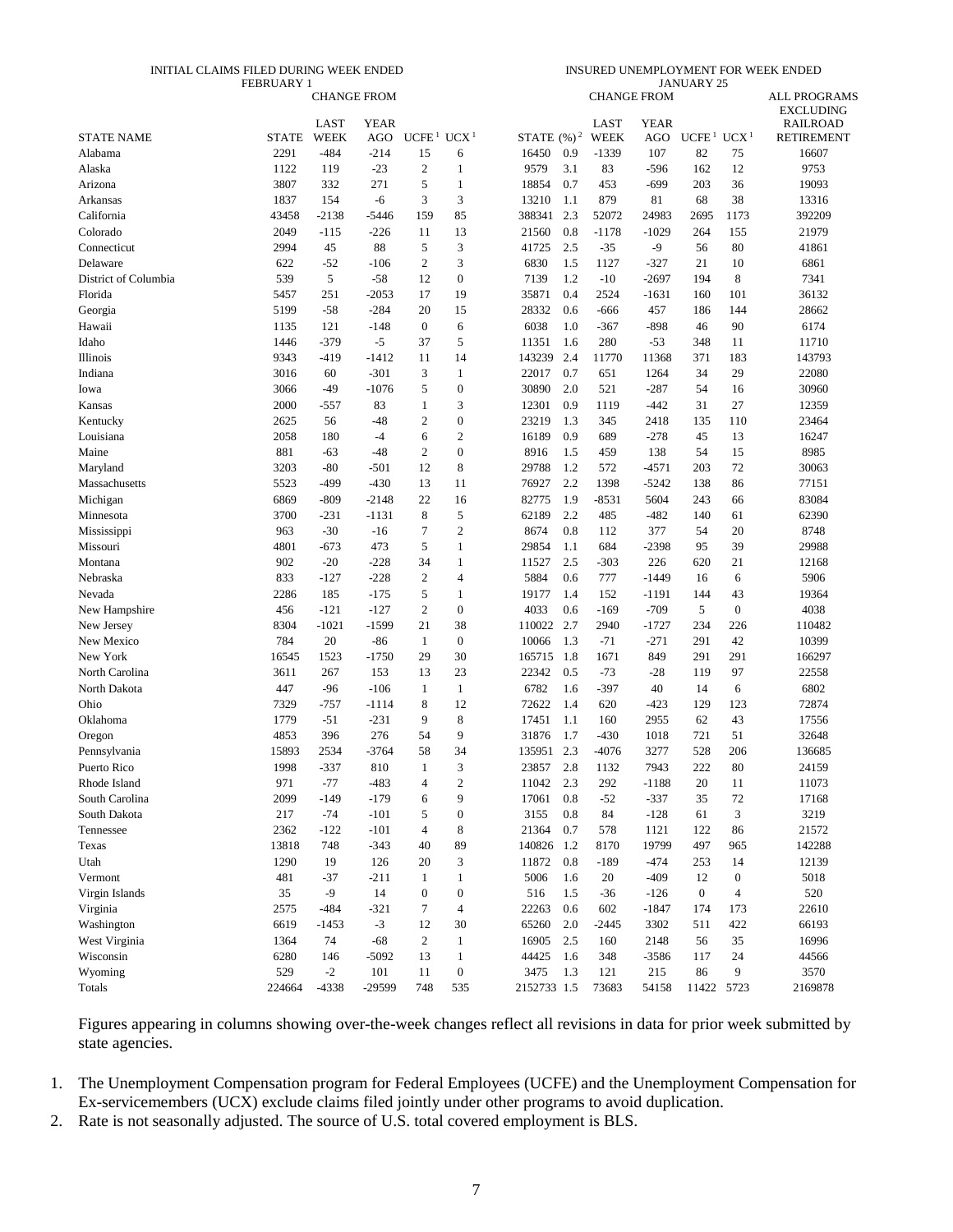# **UNADJUSTED INITIAL CLAIMS FOR WEEK ENDED FEBRUARY 1, 2020**

# STATES WITH AN INCREASE OF MORE THAN 1,000

| <b>State</b> | Change   | <b>State Supplied Comment</b>                                                             |
|--------------|----------|-------------------------------------------------------------------------------------------|
| PA           | $+2.534$ | Layoffs in the administrative, support, waste management and remediation services,        |
|              |          | construction, accommodation and food services, and health care and social assistance      |
|              |          | industries.                                                                               |
| <b>NY</b>    | $+1.523$ | Layoffs in the construction, accommodation and food services, and real estate, rental and |
|              |          | leasing industries.                                                                       |

# STATES WITH A DECREASE OF MORE THAN 1,000

| <b>State</b> | <b>Change</b> State Supplied Comment                                                                                         |
|--------------|------------------------------------------------------------------------------------------------------------------------------|
| <b>CA</b>    | $-2.138$ No comment.                                                                                                         |
| <b>WA</b>    | $-1.453$ No comment.                                                                                                         |
| NJ           | -1,021 Fewer layoffs in the wholesale trade, construction, manufacturing, and accommodation and<br>food services industries. |